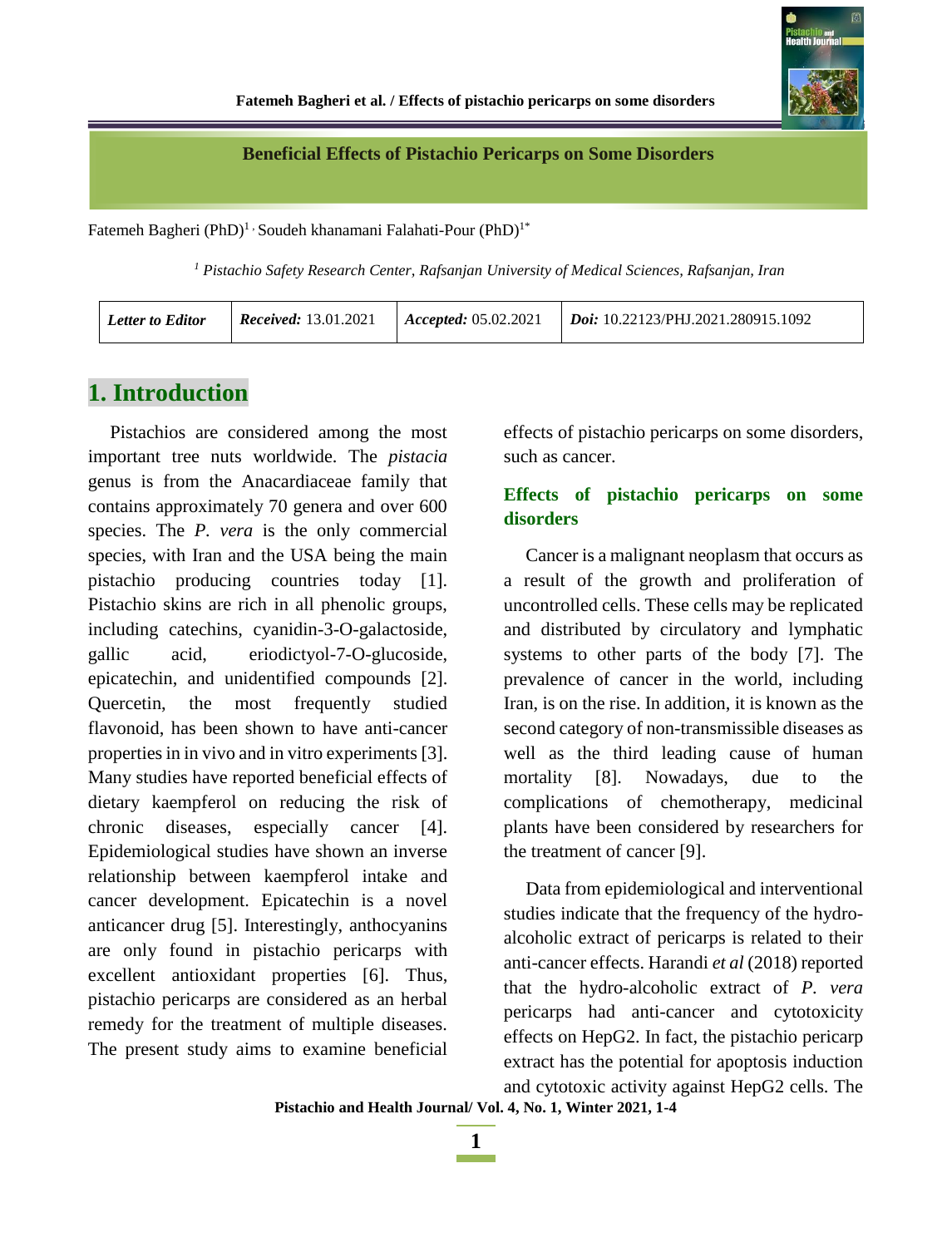results of gene expression showed that expressions of P53 and Bax in HepG2 cells were upregulated at the IC50 concentration, but the expression of the Bcl2 gene was downregulated at this concentration [10]. Another study investigated anti-proliferative effects of pistachio pericarps on the PC-3 prostate cancer cells. The results of this research indicated that the extract significantly reduced cell viability in cancerous cells in a dose- and time-dependent manner [11]. Moreover, cytotoxic effects of hexane, ethyl acetate, methanol, and the pistachio pericarp extract on human colon cancer (HT-29 and HCT-116), breast adenocarcinoma (MCF-7), lung adenocarcinoma (H23), liver hepatocellular carcinoma (HepG2), cervical cancer (Ca Ski), and normal fibroblast (BJ-5ta) cells were assessed using an MTT cell viability assay. The ethyl acetate extract of pistachio pericarps demonstrated a suppressive effect on MCF-7, HT-29, and HCT-116. Besides, the expression of bax increased, yet the expression of bcl-2 decreased in treated MCF-7 cells [12].

Few studies have examined anticancer effects of pistachios. Pistachio hulls are used in traditional medicine to heal stomach pain, prevent diarrhea, and improve hemorrhoids [13]. Besides, secondary metabolites are found in pistachio hulls with various nutritional properties, including antioxidant, antimicrobial, enzyme inhibitory, and anti-cancer. These properties probably result from their key role in decreasing oxidative stress in organisms [14]. Biological, medicinal, and therapeutic effects of pistachio pericarps and seeds are associated with their radical scavenging and antioxidant activities [15].

Bulló *et al* (2015) investigated antiinflammatory properties of polyphenol extracts from natural raw shelled pistachios. To determine the amount of protection provided by natural raw shelled pistachios against lipopolysaccharide (LPS)-induced inflammation, the monocyte/macrophage cell line J774 was utilized. The results showed that, at lower doses, polyphenols present in pistachios possessed anti-inflammatory properties [16]. Similarly, the hydro-alcoholic extract of ripe pistachio hulls was shown to have effects on the learning and memory of diabetic male rats. Epidemiological research shows that phenolic flavonoids, as antioxidants in pistachio red peels, lead to improved memory performance in older rats [17]. Pistachio red peels have a parenchymal and fibrous structure. Besides, they consist of minerals, such as potassium, magnesium, calcium, and sodium. Flavonoids are important compounds in pistachios, which improve cholinergic activity, learning, and memory. It has been proven that acetylcholine receptor stimulation improves memory and cognition. In addition, it seems that the extract of ripe pistachio hulls improves memory through potentiation of the cholinergic system [18].

# **2. Conclusion**

Past research has proved anti-bacterial, anticancer, and anti-angiogenesis effects of some components of pistachios (*P. vera L*.), such as hulls, leaves, seeds, essential oil, and gum. Anticarcinogenesis effects of pistachios could be due to the presence of a great number of biologicallyactive components, including phenolic and antioxidant compounds. Besides, anthocyanin, causing skin color in pistachios and fruits, only exists in pistachio skins. Meanwhile, more than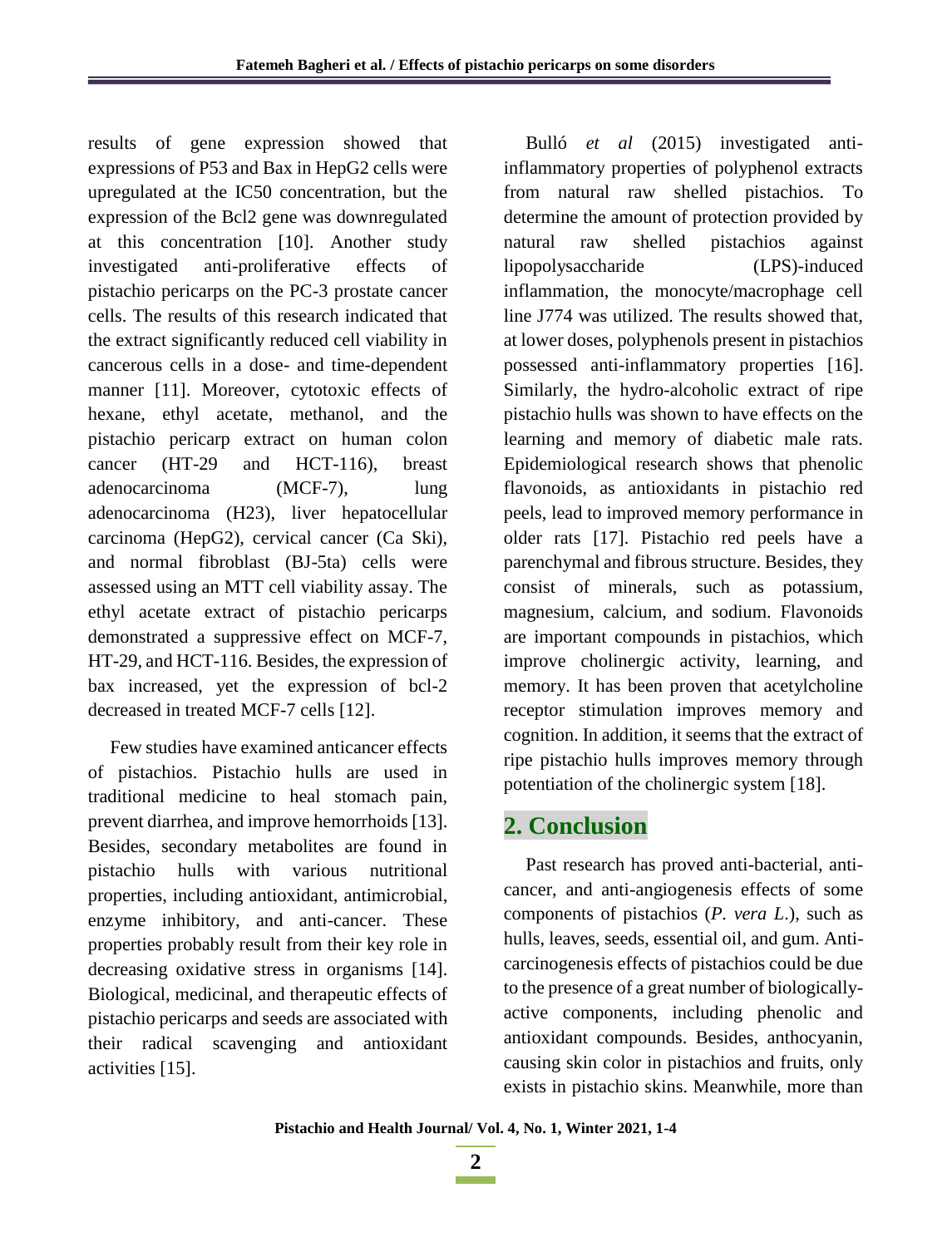400,000 tons of pistachio skins are annually obtained after peeling the pistachio crop in Iran. These pistachio skins are discarded as a waste product or used after processing to increase proteins and reduce phenolic and tannin compounds in animal feed. Interestingly, pistachio skins have a low economic value, with their disposal causing environmental pollution. The results of the present study showed that the pistachio kernel could be effective in inhibiting cancer due to its phenolic compounds with high antioxidant properties. Despite the presence of various antioxidants in plasma, the immune system itself is not able to eliminate free radicals in the body; therefore, it needs to receive antioxidants from external sources supplied

through foods. It is noteworthy that natural antioxidants with less toxicity and greater effectiveness are considered urgent necessities. Today, many nutritionists recommend consumption of nuts, such as pistachios, to provide necessary antioxidants for the body. This is because the consumption of plant antioxidants usually causes fewer side effects and provides better treatment. Furthermore, due to the high production of pistachio skins in Iran and the existence of abundant valuable antioxidant compounds, they can be used as a cost-effective and accessible source for preparing effective herbal medicines used in the treatment of cancer.

## **References**

- 1- Kole C. Wild crop relatives: Genomic and breeding resources: Cereals. Springer-Verlag Berlin Heidelberg; **2011**.
- 2- Grace MH, Esposito D, Timmers MA, Xiong J, Yousef G, Komarnytsky S, Lila MA. Chemical composition, antioxidant and antiinflammatory properties of pistachio hull extracts. Food Chem. **2016**; 210: *85–95.*
- 3- Baghel SS, Shrivastava N, Baghel RS, Rajput S. A rivew of quercetin: Antioxidant and anticancer properties. World J. Pharm. Pharm. Sci. **2012**; 1:*146–160*.
- 4- Carle R, Schweiggert RM. Identification of phenolic compounds in red and green pistachio (*Pistacia vera L*.) hulls (exo- and mesocarp) by HPLC-DAD-ESI-(HR)-MS. Agric. Food Chem. **2016**; 64: *5334–5344*.
- 5- Shay J, Elbaz HA, Lee I, Zielske SP, Malek MH, Hüttemann M. Molecular mechanisms and therapeutic effects of epicatechin and other polyphenols in cancer, inflammation, diabetes, and neurodegeneration. Oxid. Med. Cell. Longev. **2015**; *2015: 181260.*
- 6- Tomaino A, Martorana M, Arcoraci T, Monteleone D, Giovinazzo C, Saija A. Antioxidant activity and phenolic profile of pistachio (*Pistacia vera L.,* variety Bronte) seeds and skins. Biochimie. **2010**; 92(9):*1115- 22.*
- 7- Folkman J. Role of angiogenesis in tumor growth and metastasis. Semin Oncol. **2002**; 29: 15-18.
- 8- Ghoncheh M, Mirzaei M, Salehiniya H. Incidence and mortality of breast cancer and

**Pistachio and Health Journal/ Vol. 4, No. 1, Winter 2021, 1-4**